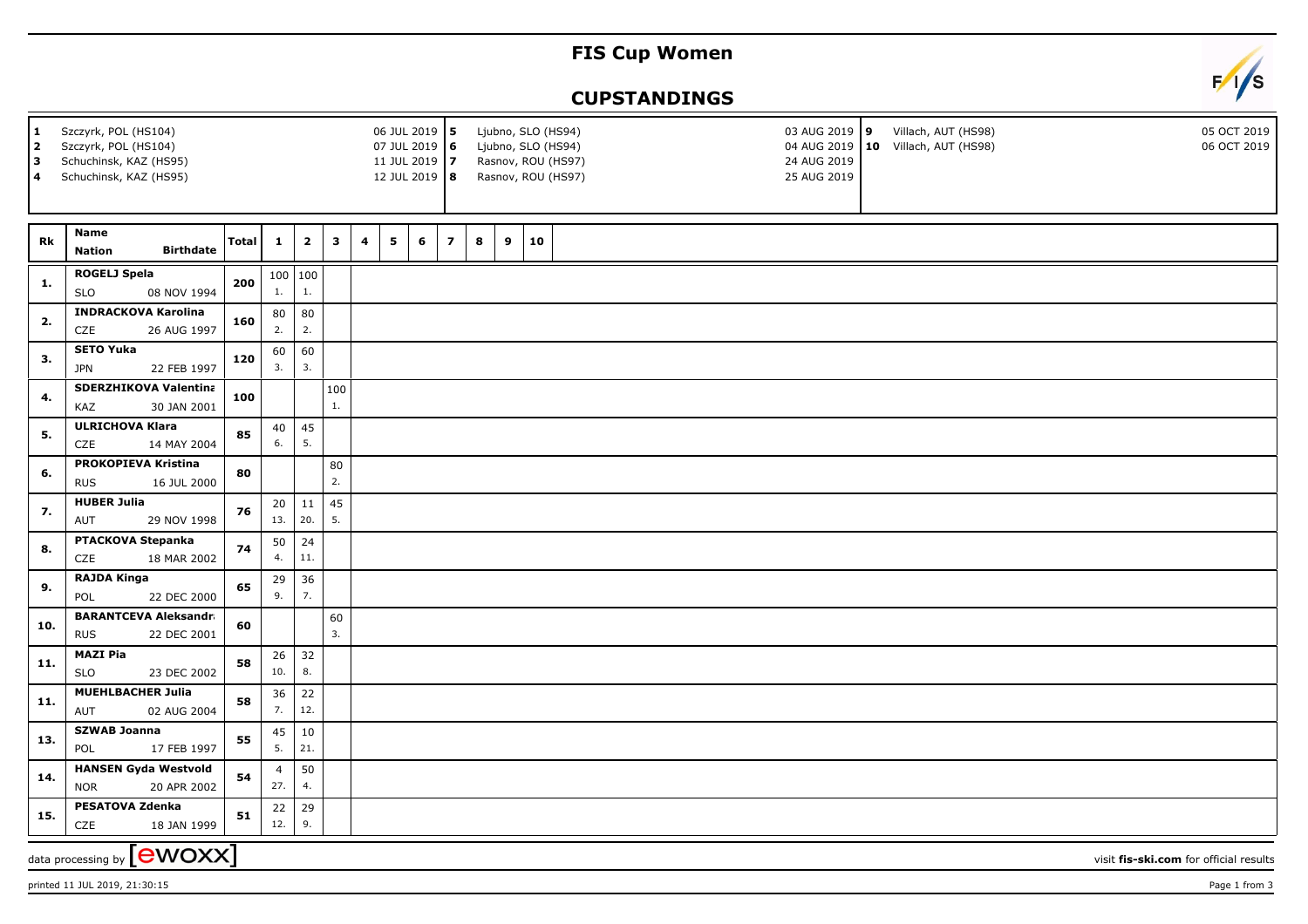| Rk  | Name<br><b>Birthdate</b><br><b>Nation</b>              | <b>Total</b> | $\mathbf{1}$              | $\overline{\mathbf{2}}$ | $\mathbf{3}$ | 4 | 5 | 6 | $\overline{\phantom{a}}$ | 8 | 9 | 10 |  |
|-----|--------------------------------------------------------|--------------|---------------------------|-------------------------|--------------|---|---|---|--------------------------|---|---|----|--|
| 16. | <b>LANCHO Arantxa</b><br>23 FEB 2000<br><b>GER</b>     | 50           | $32 \mid 18$<br>8.        | 14.                     |              |   |   |   |                          |   |   |    |  |
| 16. | <b>BORODINA Alina</b><br>10 FEB 2002<br><b>RUS</b>     | 50           |                           |                         | 50<br>4.     |   |   |   |                          |   |   |    |  |
| 18. | <b>HARALAMBIE Daniela</b><br>ROU<br>14 AUG 1997        | 46           | 6<br>25.                  | 40<br>6.                |              |   |   |   |                          |   |   |    |  |
| 19. | <b>LAUE Josephin</b><br><b>GER</b><br>21 NOV 2001      | 42           | 16<br>15.                 | 26<br>10.               |              |   |   |   |                          |   |   |    |  |
| 20. | <b>MACHINYA Irma</b><br>06 SEP 2002<br><b>RUS</b>      | 40           |                           |                         | 40<br>6.     |   |   |   |                          |   |   |    |  |
| 21. | <b>JAEKLE Anna</b><br><b>GER</b><br>10 MAY 2003        | 39           | $24 \mid 15$<br>11.       | 16.                     |              |   |   |   |                          |   |   |    |  |
| 22. | <b>PARK Guylim</b><br>27 FEB 1999<br>KOR               | 36           |                           |                         | 36<br>7.     |   |   |   |                          |   |   |    |  |
| 23. | <b>KUEBLER Pia Lilian</b><br><b>GER</b><br>08 OCT 2002 | 34           | $14 \mid 20$<br>$17.$ 13. |                         |              |   |   |   |                          |   |   |    |  |
| 24. | <b>NARITA Kaede</b><br>12 SEP 1995<br><b>JPN</b>       | 32           |                           |                         | 32<br>8.     |   |   |   |                          |   |   |    |  |
| 25. | <b>JENCOVA Veronika</b><br>CZE<br>24 MAR 2004          | 31           | 18<br>14.                 | $\vert$ 13<br>18.       |              |   |   |   |                          |   |   |    |  |
| 26. | <b>LOGAR Lara</b><br><b>SLO</b><br>12 MAR 2003         | 29           | 13 <br>18.                | 16<br>15.               |              |   |   |   |                          |   |   |    |  |
| 26. | SHISHKINA Veronika<br>18 AUG 2003<br>KAZ               | 29           |                           |                         | 29<br>9.     |   |   |   |                          |   |   |    |  |
| 28. | PISKUNOVA Kseniia<br>25 AUG 2004<br><b>RUS</b>         | 26           |                           |                         | 26<br>10.    |   |   |   |                          |   |   |    |  |
| 29. | <b>KONDERLA Nicole</b><br>08 DEC 2001<br>POL           | 25           | $11 \mid 14$<br>20.       | 17.                     |              |   |   |   |                          |   |   |    |  |
| 30. | <b>MOKHOVA Elizaveta</b><br><b>RUS</b><br>22 DEC 2003  | 24           |                           |                         | 24<br>11.    |   |   |   |                          |   |   |    |  |
| 31. | <b>PYLYPCHUK Tetyana</b><br><b>UKR</b><br>10 FEB 2004  | 22           |                           |                         | 22<br>12.    |   |   |   |                          |   |   |    |  |
| 31. | <b>VERBIC Silva</b><br><b>SLO</b><br>31 MAR 2002       | 22           | 10 <sup>1</sup><br>21.    | 12<br>19.               |              |   |   |   |                          |   |   |    |  |
| 31. | <b>MOHARITSCH Vanessa</b><br>AUT<br>16 OCT 2002        | 22           | 15<br>16.   24.           | $\overline{7}$          |              |   |   |   |                          |   |   |    |  |
| 34. | <b>PEKHA Dayana</b><br>KAZ<br>06 APR 2001              | 20           |                           |                         | 20<br>13.    |   |   |   |                          |   |   |    |  |

data processing by **CWOXX** visit **fis-ski.com** for official results